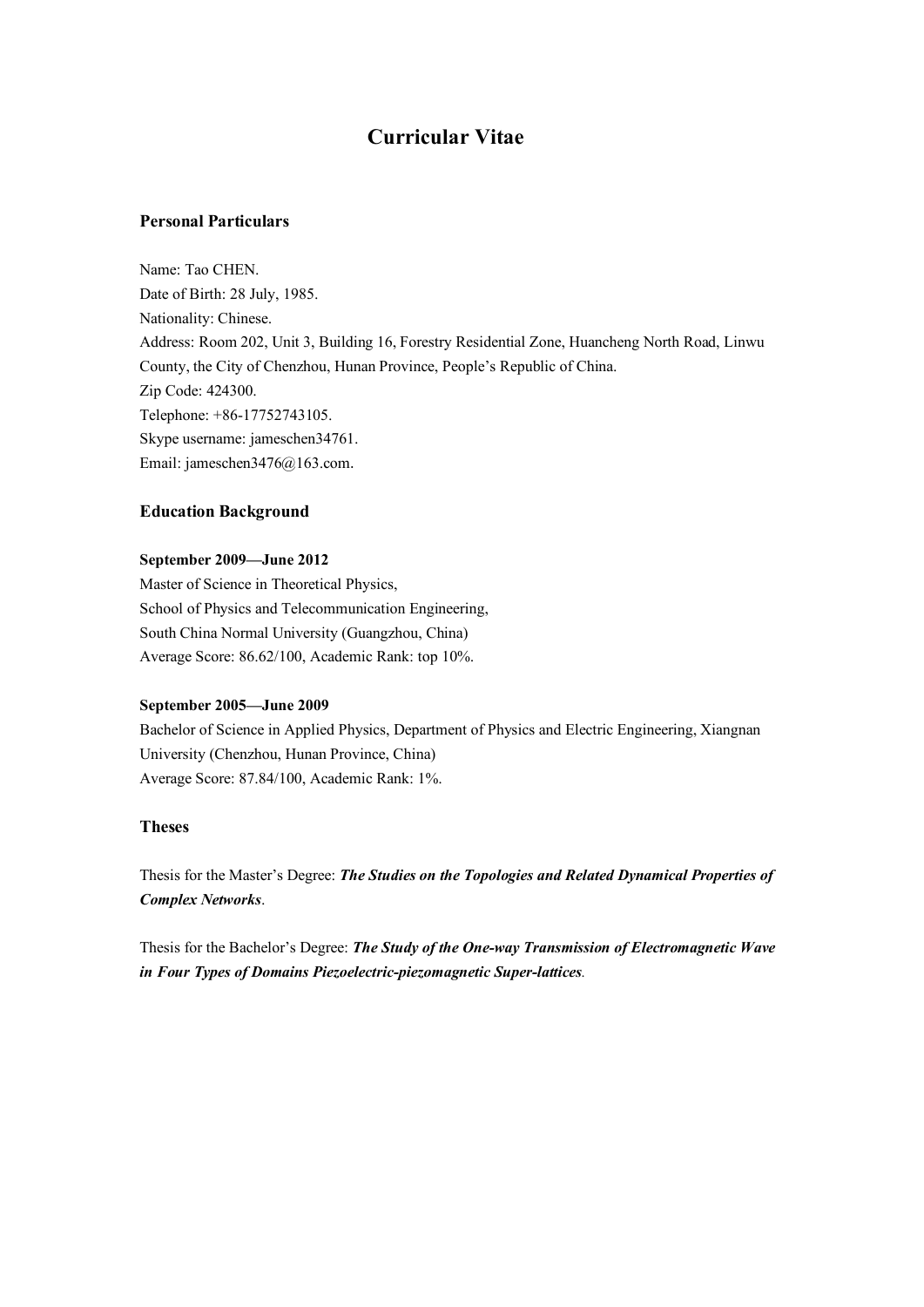# **Publications**

(1) **Tao Chen** and Zhi-Gang Shao, Power-law accelerating growth complex networks with mixed attachment mechanisms, Physica A **391**, 2778-2787 (2012).

(2) Zhi-Gang Shao and **Tao Chen**, Game of Life on the Equal Degree Random Lattice, J. Stat. Phys., **141**, 952-956 (2010).

# **Research Projects that I have participated in**

(1) The Startup Fund of South China Normal University (Grant No: S53003).

(2) The Grant of the Foundation for Young Talents in Higher Education of Guangdong Province, China (Grant No: LYM10065).

(3) The Grant of the National Natural Science Foundation of China (Grant No: 11105054).

# **Awards and Scholarships**

(1) The awardee of "Taiwan Chinese and Tibetan Fellowship" for exceptional postgraduate academic research in South China Normal University in the Year 2011 (Date of Conferment: 22 March, 2012. This fellowship was awarded to the students who had an exceptional performance in their research in 2011, and only top 10% of the postgraduate students were eligible for this fellowship).

(2) The awardee of "Zeng Yongyu Fellowship" for outstanding postgraduate students in South China Normal University in the Year 2011 (Date of Conferment: 22 March, 2012. This fellowship was awarded to the students who had an exceptional performance in their studies in 2011, and only top 10% of the postgraduate students were eligible for this fellowship).

(3) The awardee of Chinese Government-Granted Scholarship for Outstanding Undergraduate Students in Xiangnan University in the Year 2006 (Date of Conferment: 10 March, 2007. This scholarship was awarded to the undergraduate students who had an exceptional performance in their studies in their studies, and I was ranked first among the 4 students in the Class of 2005).

# **Working Experiences**

September 2012—May 2020: Teacher of Physics and Mathematics for High School Students.

# **Language Skills**

English Proficiency: Good (IELTS Test: Listening: 6.0; Reading: 7.5; Writing: 6.5; Speaking: 6.0; Overall score: 6.5).